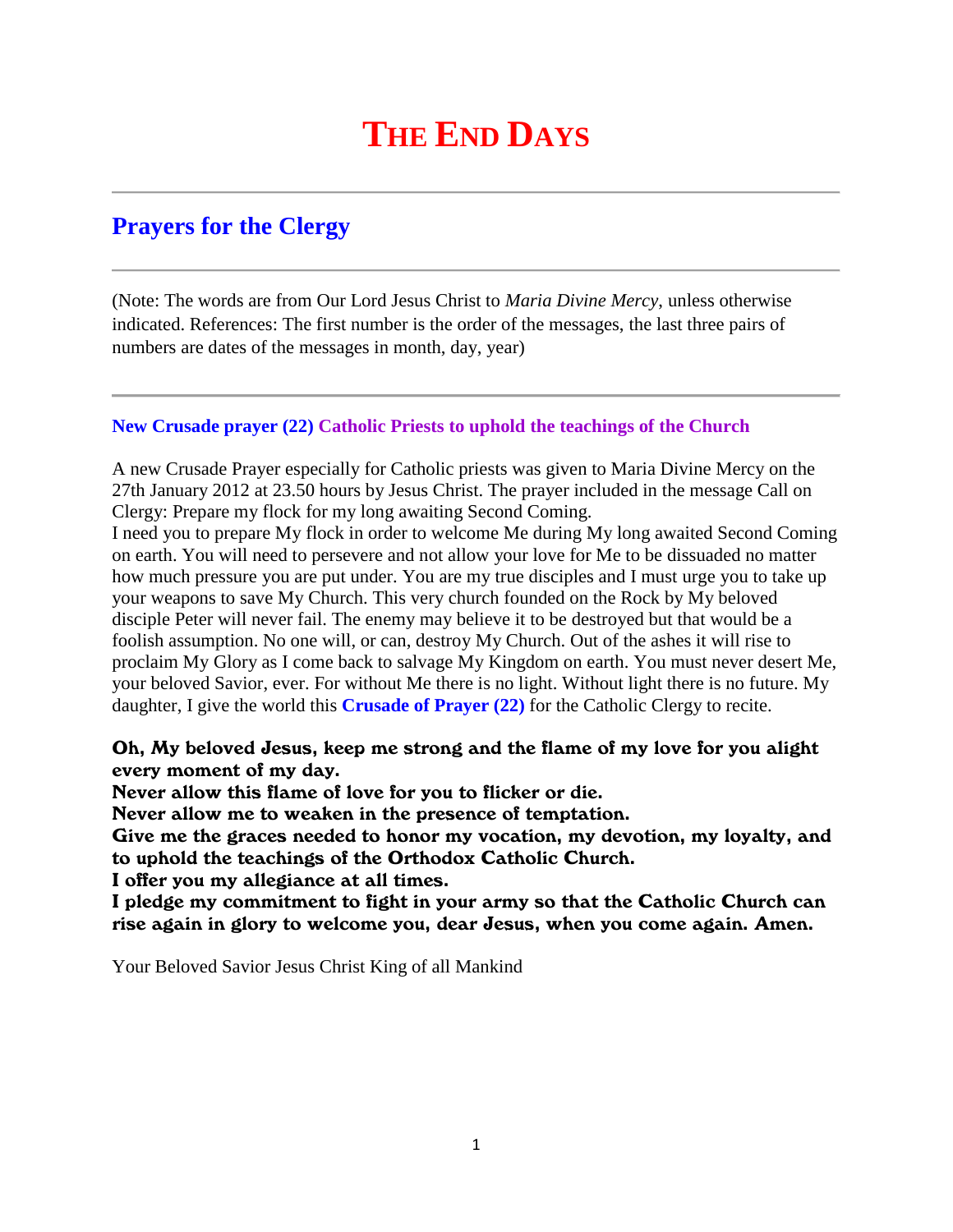#### **Crusade Prayer (38) Pray for Pope Benedict and priests**

to not fall for the wicked deceit which is being planned by the False Prophet and his followers.

O Blessed Mother of Salvation, Please pray for the Catholic Church In these difficult times and for our beloved Pope Benedict XVI to ease his suffering.

We ask you, Mother of Salvation, To cover God's sacred servants with Your holy mantle, So that they are given the graces to be strong, loyal, and brave, During the trials they face.

Pray too that they will look after their flock, In accordance with the true teachings of the Catholic Church. O Holy Mother of God give us, your Remnant Church on earth, The gift of leadership, so that we can help lead souls Towards the Kingdom of your Son.

We ask you, Mother of Salvation, to keep the Deceiver away From the followers of your Son in their quest to safeguard Their souls, so that they are fit to enter the gates of the New Paradise on Earth. Amen

# **Crusade Prayer (40) For the Clergy for preparing souls for the Second Coming**

O My Jesus

I am but a humble servant and need you to guide me So I can prepare souls for your Glorious Second Coming. Help me to convert souls and prepare them According to your Holy Will so that they are fit To enter the New Heaven and Earth which you promised all of Mankind through Your death on the cross. Give me the graces I need so that I can impart Your word to thirsty souls and that I never waiver in my Duty to you, dear Jesus, to whom I pledged my allegiance through My Sacred Vows. Amen.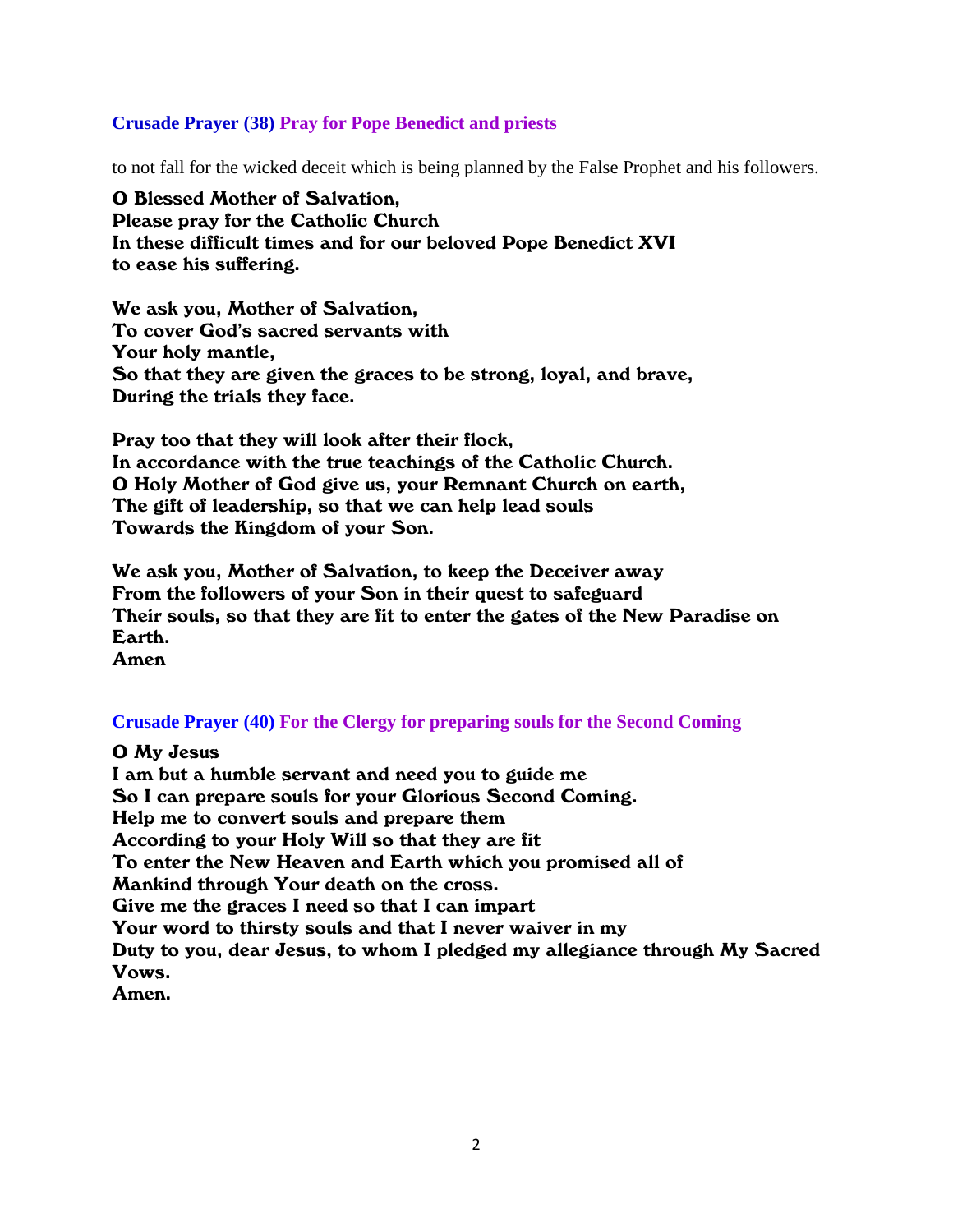#### **Crusade Prayer (49) Pledge of loyalty for Christian Clergy**

Oh Jesus, I am your humble servant; I pledge my love and loyalty to you; I beg you to give me a sign of your calling; Help me to open my eyes and witness your promise. Bless me with the grace of the Holy Spirit, So that I will not be deceived by those who claim To come in your name, but who do not speak the truth. Show me the Truth. Allow me to feel your love, So that I can fulfill your Most Holy Will. I ask you with a humble heart to show me the way In which I can help you to save the souls of humanity. Amen.

# **Crusade Prayer (53) Prayer for the Catholic Church**

Oh God the Father,

In the name of Your Beloved Son, I beg you to give strength and the graces needed To help priests withstand the persecution they endure. Help them to adhere to the truth of the Teachings Of Your Son, Jesus Christ, and to never waive, weaken or submit To untruths about the existence of The Holy Eucharist. Amen

# **Crusade Prayer (56) For Priests seeking Protection for the Holy Eucharist**

O Dear Father, in the name of your Precious Son, Who sacrificed Himself on the Cross for the whole of mankind, Help me to stay true to the Truth. Cover me with the Precious Blood of Your Son and give me the Graces to continue to serve You in faith, trust and honor for the rest of my ministry. Never let me stray from true meaning of the Sacrifice of the Holy Mass or the presentation of The Holy Eucharist to Your children. Give me the strength to represent You and feed Your flock the way in which they must be fed with the Body, Blood, Soul and Divinity of Your Son, Jesus Christ, The Savior of Mankind. Amen.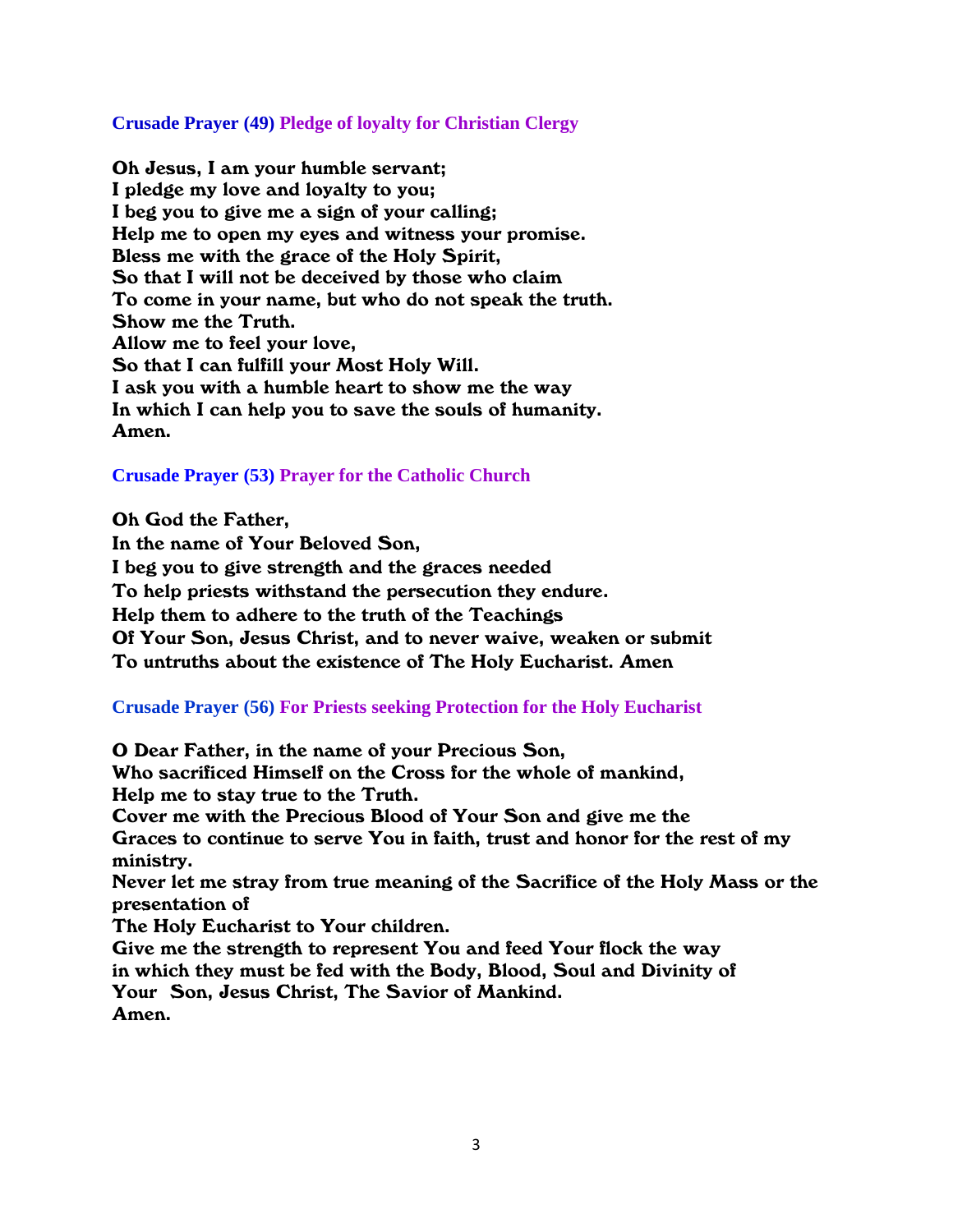#### **Crusade Prayer (57) For Priests, Jesus: let me hear your call**

O my dear Jesus Open my ears to the sound of Your Voice Open my heart to Your loving call Fill my soul with the Holy Spirit So I can recognize You at this time. I offer You my humble allegiance to all That You ask of Me Help me to discern the Truth, rise, respond and follow your voice so I can help You to save the Souls of all of humanity Your will is my command Give me the courage to let You guide me So I can take up the armor needed to lead Your Church towards Your New Kingdom. Amen.

**Crusade Prayer (66) For clergy: Help me to remain true to Your Most Holy Word**

O Dear Jesus, help me to remain true to Your most Holy Word at all times. Give me the strength to uphold the Truth of your Church in the face of adversity.

Fill me with the grace to administer the Holy Sacraments in the way in which You taught us.

Help me to feed Your Church with the Bread of Life and remain loyal to You even when I am prohibited from doing so.

Free me from the chain of deceit I may face in order to proclaim the true Word of God.

Cover all Your sacred servants with your Precious Blood at this time so that we will remain

Courageous, loyal and steadfast in our allegiance to You, Our Beloved Savior, Jesus Christ. Amen.

# **Crusade Prayer (70) Prayer for Clergy to remain firm and true to the Holy Word of God**

O Dear Jesus, help Your sacred servants to recognize the schism within Your Church as it unfolds.

Help Your sacred servants to remain firm and true to Your Holy Word.

Never let worldly ambitions cloud their pure love for You.

Give them the graces to remain pure and humble before You and to honor Your Most Holy Presence in the Eucharist.